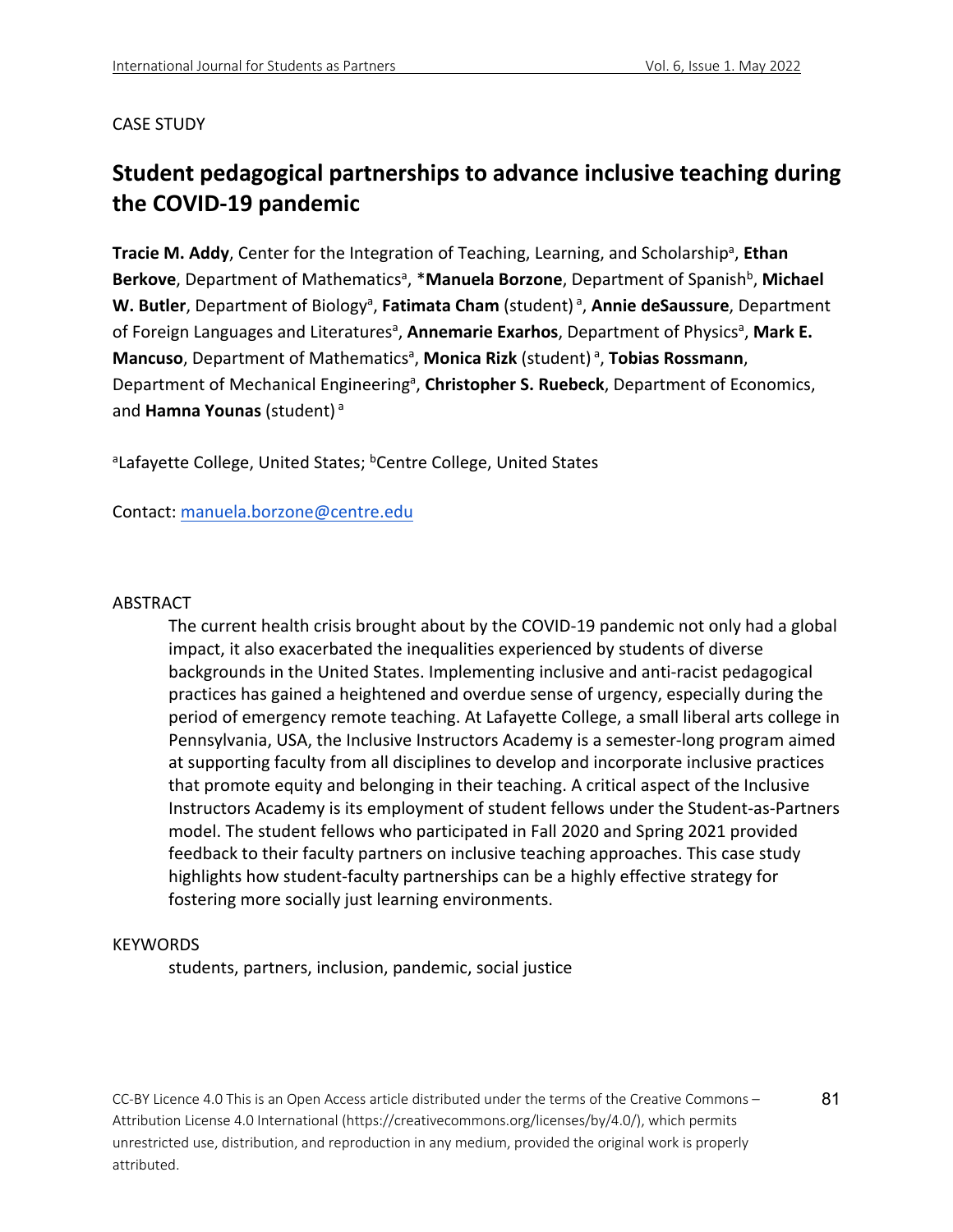The global health crisis caused by the COVID-19 pandemic has exacerbated the inequalities experienced by students of diverse backgrounds in the United States (The Healthy Minds Network Report, 2020) during the period of "emergency remote teaching" (ERT) (Hodges et al., 2020; Petillion & McNeill, 2020). Instructors became more aware of the inequities students faced with remote teaching given lack of access to technology and Internet, family job loss, trauma, deaths, anxiety, fatigue, as well as strains of racial injustice such as George Floyd's murder and other cases. Implementing anti-racist, decolonial, and inclusive pedagogical practices gained a heightened and overdue sense of urgency. The Inclusive Instructors Academy (IIA) at Lafayette College, a small liberal arts college in Pennsylvania (USA), focuses on developing a cadre of instructors who implement equitable, socially just, and decolonial teaching practices. Initially conceived as an in-person academy, the IIA shifted to a synchronous online modality via Zoom for its inaugural semester due to the college's response to the pandemic. The student-faculty pedagogical partnership model used within the IIA is one way that instructors obtain feedback on their courses and teaching approaches. The guiding principles behind such partnerships are mutual respect, reciprocity, and shared responsibility (Cook-Sather et al., 2014). Partnership can advance the equitable teaching efforts of instructors, as students are critical informants as to whether a classroom is equitable and promotes belonging (Cook-Sather et al., 2021). This case study describes the structure of the IIA and foregrounds IIA student and faculty reflections on their partnership experiences during the pandemic.

Each faculty cohort participates in the Inclusive Instructors Academy for one semester. Tenure-track and non-tenure-track faculty members are welcome to apply. The key program goals for instructors are to enhance their knowledge of inclusive teaching by immersion in the literature and other resources focused on inclusive teaching, develop a plan to enact inclusive teaching approaches during the semester, work with a student partner to obtain feedback on their inclusive teaching efforts, and engage in discussions with a community of colleagues who value and dedicate time to growing in their inclusive teaching efforts. Faculty members apply to participate in the academy the semester prior to their course to provide sufficient time to develop preliminary inclusive teaching plans.

During the academy, faculty partners meet monthly for 1.5 to 2 hours in stable, small groups. During the monthly meetings, faculty members share updates on the progress of their inclusive teaching efforts and discuss current research articles on inclusive teaching. The meetings are also a space of affirmation and encouragement that the faculty members are doing important and good work with their students given the vulnerability that can be experienced when obtaining feedback on teaching.

Students are partnered with one or two Lafayette College faculty members. The goals of student partners include enhancing their observational skills relative to the implementation of inclusive teaching, developing skills to successfully work collaboratively with their faculty partners, and developing resources that can advance the teaching efforts of faculty partners. Students receive compensation for their work in the academy and are generally selected through references based on their professionalism as well as interest and engagement in other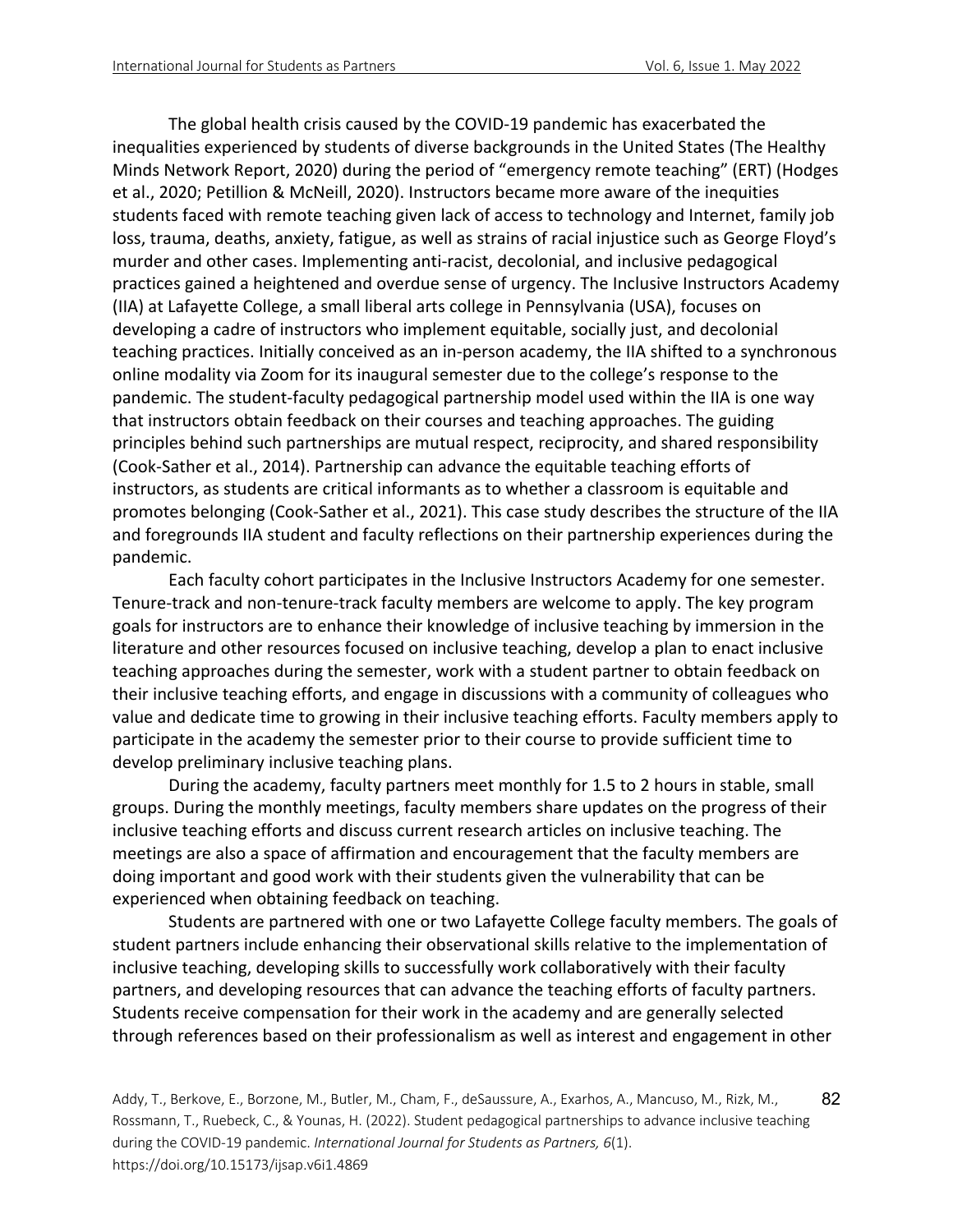initiatives focused on social justice and equity. During Spring 2021, one student partner piloted a program to extend the student-partnership services to the wider campus community.

Student partners meet regularly with staff from the center for teaching and learning. At the beginning of the semester, students meet roughly weekly, and this schedule is adjusted as needed. The content of the meetings is adapted from the book *Pedagogical Partnerships: A How-To Guide for Faculty, Students, and Academic Developers in Higher Education* (Cook-Sather et al., 2019) and affords student partners opportunities to reflect upon the teaching efforts of their faculty partners, strategize how they can best provide support, and learn various skills such as giving feedback and the usage of various observational tools. Center staff validated the efforts of the student partners and affirmed that their perspectives were valued.

#### STUDENT-FACULTY PARTNERSHIPS

The student-faculty partnerships foster an environment of collaboration and collegiality among faculty and students. The partnerships include a preliminary meeting where the instructors share their inclusive teaching plans and schedule classroom observations. In collaboration with the instructors, student partners develop surveys to assess inclusive efforts in the classroom and conduct observations using the classroom observation protocol for undergraduate STEM (COPUS) (Smith et al., 2013), and general observations of teaching. They also conduct focus groups without the instructor present; these are a valuable opportunity to speak with the students directly about the instructors' ways of teaching the class. Student partners are also trained in tools such as the transparency in learning and teaching framework (TILT) (TILT Higher Ed, Brandeis University) to provide feedback on equitable assignment design. The classroom observations and the assignment design consultations create a window not only into the classroom but also into the conscious work that inclusive teaching requires to be comprehensive and effective.

In conjunction with the other elements of the IIA, the student-faculty partnerships contributed to the collaborative construction of more equitable spaces in the (virtual) classroom during ERT. In particular, faculty and student partners focused on three areas of inclusion: (a) deconstructing and visibilizing systemic barriers and biases, (b) decolonization and representation, and (c) building classroom community.

#### DECONSTRUCTING AND VISIBILIZING SYSTEMIC BARRIERS AND BIASES

Partners worked together to expose the systemic barriers and biases that affect who is able to do disciplinary work.

#### **Chris Ruebeck (Economics)**

My work with a student partner during the Spring 2021 semester helped highlight that "rigor" is less of a concern than connecting the mathematical models to current or historical events and asking students to provide examples of their own relevant experiences. These modifications build on findings in STEM pedagogy showing gains from discussion topics that resonate with students (Rainey et al., 2018). My student partner's observations helped me focus on these inclusive behaviors in my hybrid courses, though there were limits to that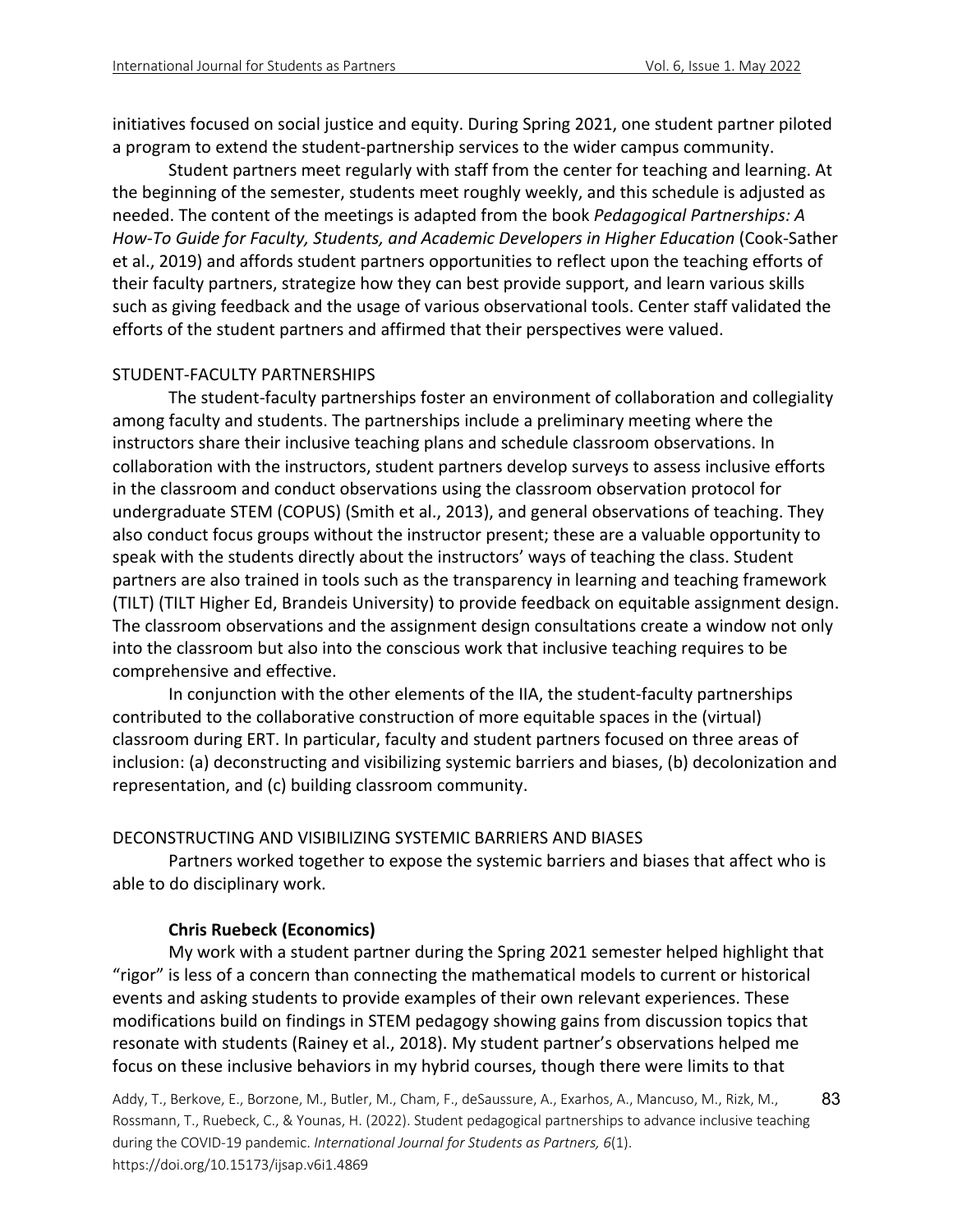student's involvement during this one semester of work. I look forward to continued collaboration in future semesters to see if there has been improvement originating in my changes motivated by the observations.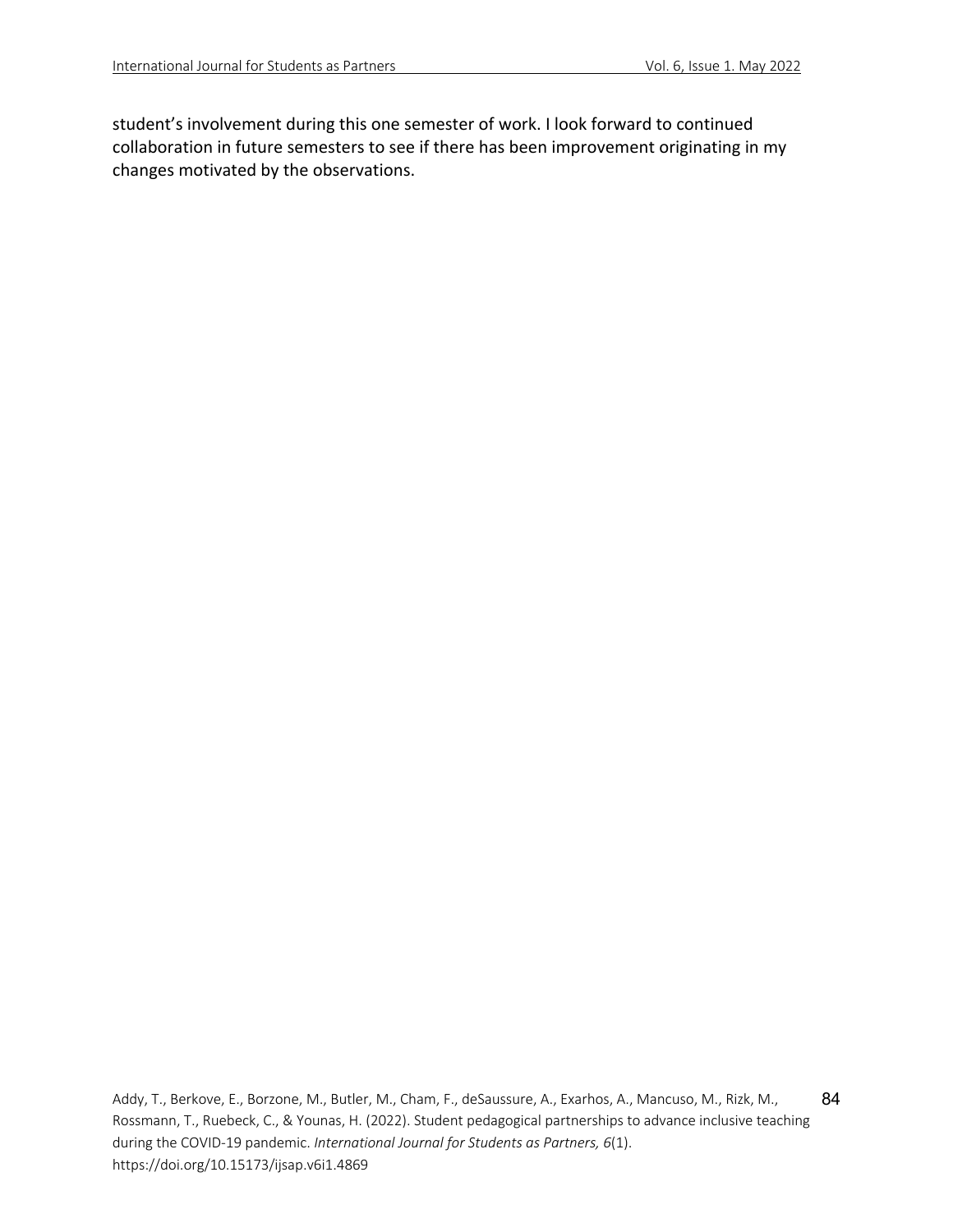### **Mike Butler (Biology)**

In Spring 2021, I added new modules to my course that explicitly investigated biases in grant-writing, variation in quality of mentorship for graduate students, and unequal access regarding who gets to participate in the scientific process. After conducting observations on these modules, my student partner's feedback was useful in all categories, but two main areas stood out. First, having a student's perspective when digesting the results of the mid-semester survey helped me focus on the broader patterns, rather than giving an inordinate amount of weight to the most negative comment or two. Second, her suggestions on a redesigned assignment ensured that I ended up applying the TILT framework properly. This real-time guidance from my student partner resulted in a course that was more socially just in both content and execution.

# **Hamna Younas (student partner)**

As a student partner, I worked with professor Butler to open a communication channel between students and instructor through mid-course surveys and a focus group to address students' concerns, especially while learning remotely. We worked to ensure all students were learning the content and were aware of the real-life inequalities associated with grant writing by including articles dedicated to social justice in science every few weeks followed by a classwide discussion closely facilitated by the professor. While perhaps it might have been more meaningful to have these conversations in person, given the pandemic, this was difficult to achieve, and I feel that my role as student partner helped facilitate these communications and discussions.

#### DECOLONIZATION AND REPRESENTATION

Partners exposed gaps in representation and the lingering effects of colonialism by addressing how legacy is presented in elementary-level language courses. Within the field of mechanical engineering, partners addressed gaps in representation by providing examples of lesser-known practitioners and through classroom assignments aimed at skill development.

# **Annie deSaussure (French and Francophone Studies)**

One of my goals this semester, to adopt a decolonial approach to Elementary French, required stepping outside textbook content which presents Francophonie as a celebration of the diversity of the French language around the world. This perspective often omits any reference to the colonial past, of which Francophonie is an enduring legacy. Fatimata Cham's patient observations reminded me to continually search for new perspectives and voices to include in class and to challenge France-centric approaches to language education. Her presence also fostered greater trust among students who were more likely to feel that their voices mattered and were heard.

# **Fatimata Cham (student partner)**

As a student partner, I gained a nuanced perspective and understanding of equity in the classroom. Once a month, I organized focus groups for students to share their concerns and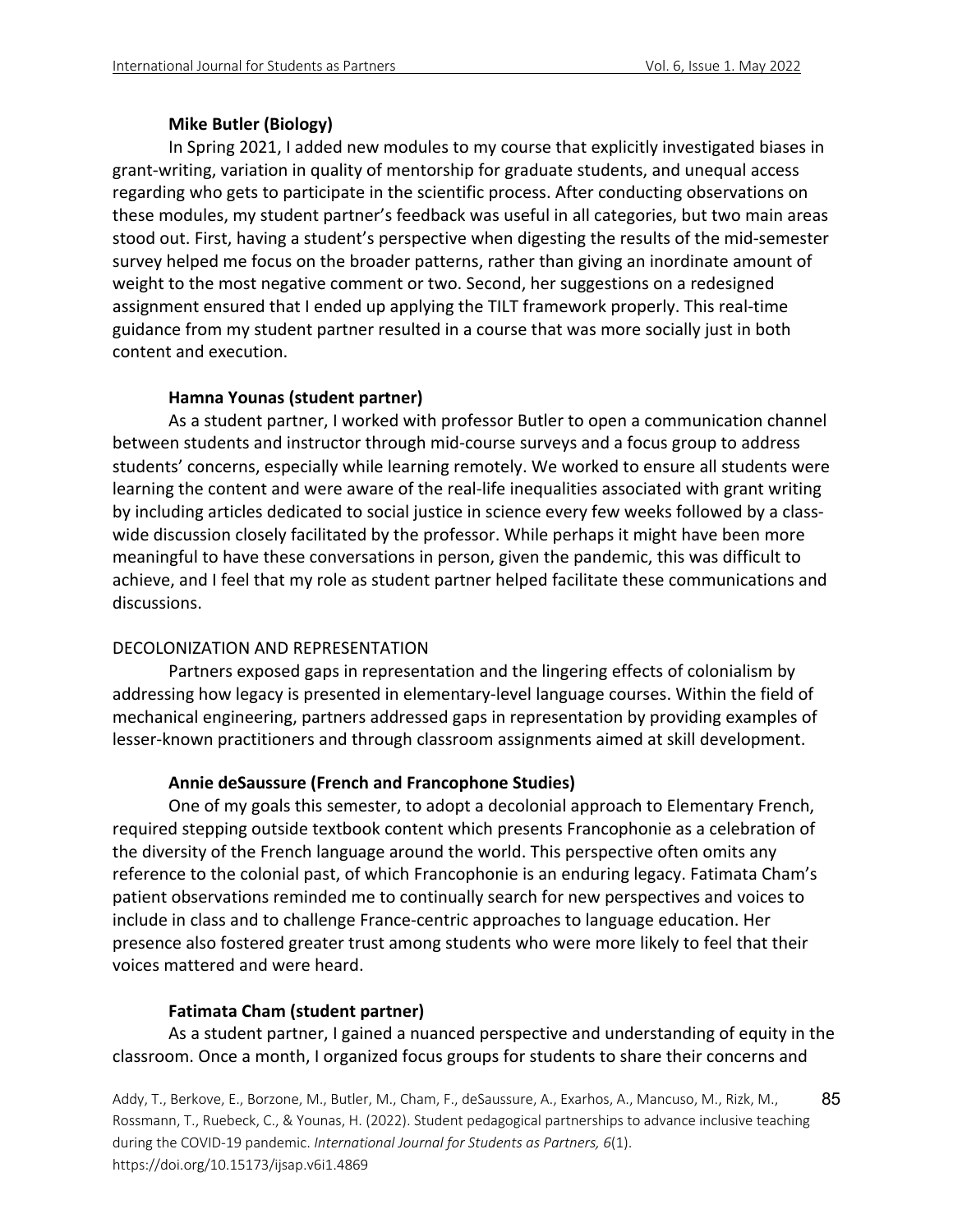suggestions for improving the classroom space. Coupled with the perspective of professor deSaussure's lesson plans I realized that in order to create a healthy and successful learning environment, students needed to be asked what their needs were. In doing so, we can help to build equity within the classroom and make students feel comfortable. However, it can be difficult to fully assess if students are enjoying the class or learning from the class when circumstances like lack of access to technology or an unstable environment can impact their engagement and learning. Ultimately, professor deSaussure and I were able to employ different methods of observation and collaboration to meet the needs of the class to the best of our ability and in ways that promoted more socially just language learning.

### **Tobias Rossmann (Mechanical Engineering)**

As exquisitely highlighted in *Hidden Figures* (Shetterly, 2018), a wide range of voices is present in most modern engineering triumphs. Student-led problem-solving sessions coupled with collaborative and low-stakes laboratory projects promoted a sense of community and belonging through the feeling that anybody in the class can be an expert and share their findings with the group. Central to the creation of this technical community was the students' impression that they can do the work and handle the challenging math expected in upper-level courses. The student partner used focus groups to assist in building a classroom environment where mathematical pressure was reduced and students were comfortable making mistakes and developing a growth mindset. While remote learning negatively affected classroom discussion, students were still able to learn difficult engineering concepts without being discouraged by their perceived lack of "hard" math knowledge, largely due to the inclusive transparency created by the focus groups.

# BUILDING COMMUNITIES AND ETHICS OF CARE IN THE CLASSROOM

Especially because of the challenges exacerbated by the pandemic, partnerships were used to develop and sustain an ethics of care that fostered inclusion and social justice in the classroom community. Because building rapport online can be more difficult than in person (Glazier, 2021), some IIA participants chose this as their inclusive teaching goal.

#### **Annemarie Exarhos (Physics)**

Partnership played a key role in providing me with a more objective view of how my pedagogical choices were being perceived by the students in real time, giving me rapid feedback into what did and did not work regarding student perceptions and engagement. This feedback was particularly helpful to make my classes more socially just during remote learning, where the student partner was able to observe the class dynamic as a whole while my attention was spread between lecture slides, student video screens, Zoom chat, Zoom polls (interspersed throughout the lecture for interactive, zero-stakes assessment), and my notes. Remote learning significantly reduced my ability to "read" the classroom, something the student partner's observations helped mitigate, improving the overall course experience both for myself and the students.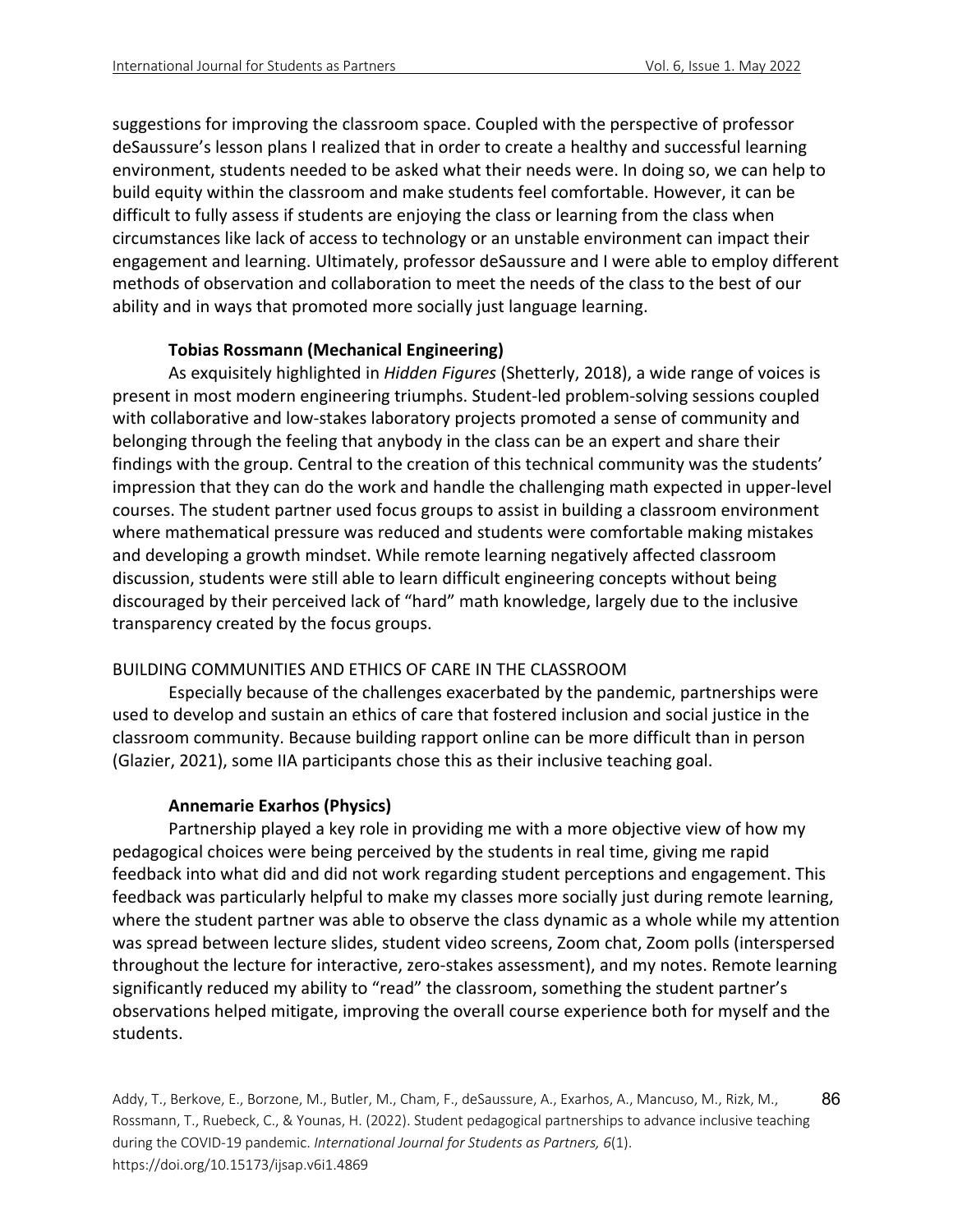### **Mark Mancuso (Mathematics)**

My student partner for the semester conducted a detailed survey early in the semester and visited Zoom breakout rooms while students were working in class. Subsequent discussions and analysis of the data led to useful discoveries about the students and course structure, upon which I was able to act. Based on the data, my student partner suggested that I allow for more time during lectures in which I am directly asking students questions or otherwise encouraging individuals to engage in the discussion. This paved the way to a more socially just environment in the classroom; students from whom I had previously rarely heard were exhibiting more confidence.

# **Ethan Berkove (Mathematics)**

A student partner can be invaluable in the process of establishing a community of scholars in the classroom. Students in this community have a central role in shaping the classroom discussion and they recognize that they have a responsibility to support each other in mastering new material. A classroom built on these expectations leads to a more equitable experience, which all students deserve. This issue was magnified during the pandemic, when blank video screens and the loss of physical interactions made it harder for me to assess my students' understanding as well as my effectiveness. In multiple classroom visits, my student partner reported on how students were interacting in break-out rooms, analyzed my teaching via the COPUS protocol, and provided concrete suggestions for improving overall student engagement. The changes I subsequently made resulted in better interactions involving a greater proportion of students in class. This immediately improved the overall environment and provided everyone with a more constructive and inclusive virtual classroom.

One IIA student fellow partnered with faculty who wished to consult on specific inclusive aspects of their course, thus enhancing partnership and campus community outside the scope of the IIA.

# **Monica Rizk (student partner)**

One IIA student fellow partnered with faculty who wished to consult on specific inclusive aspects of their course, thus enhancing partnership and campus community outside the scope of the IIA.

Addy, T., Berkove, E., Borzone, M., Butler, M., Cham, F., deSaussure, A., Exarhos, A., Mancuso, M., Rizk, M., Rossmann, T., Ruebeck, C., & Younas, H. (2022). Student pedagogical partnerships to advance inclusive teaching during the COVID-19 pandemic. *International Journal for Students as Partners, 6*(1). 87 As a student partner working with instructors outside of the IIA, one of the main challenges that hindered the partnership's ability to be most effective is that all strategies and tools that student partners use were made under the basis of in-person learning. Since learning through a screen takes away some degree of the human experience, students' and faculty's comfort levels in Spring 2021 resulted in an overall different environment. However, I was still able to foster a collaborative relationship with several faculty members. Each intervention with faculty was very hands-on and individualized. Whether that meant using already established tools such as COPUS or creating a more specialized assessment, each strategy was used to progress towards faculty goals in fostering a more inclusive classroom.

https://doi.org/10.15173/ijsap.v6i1.4869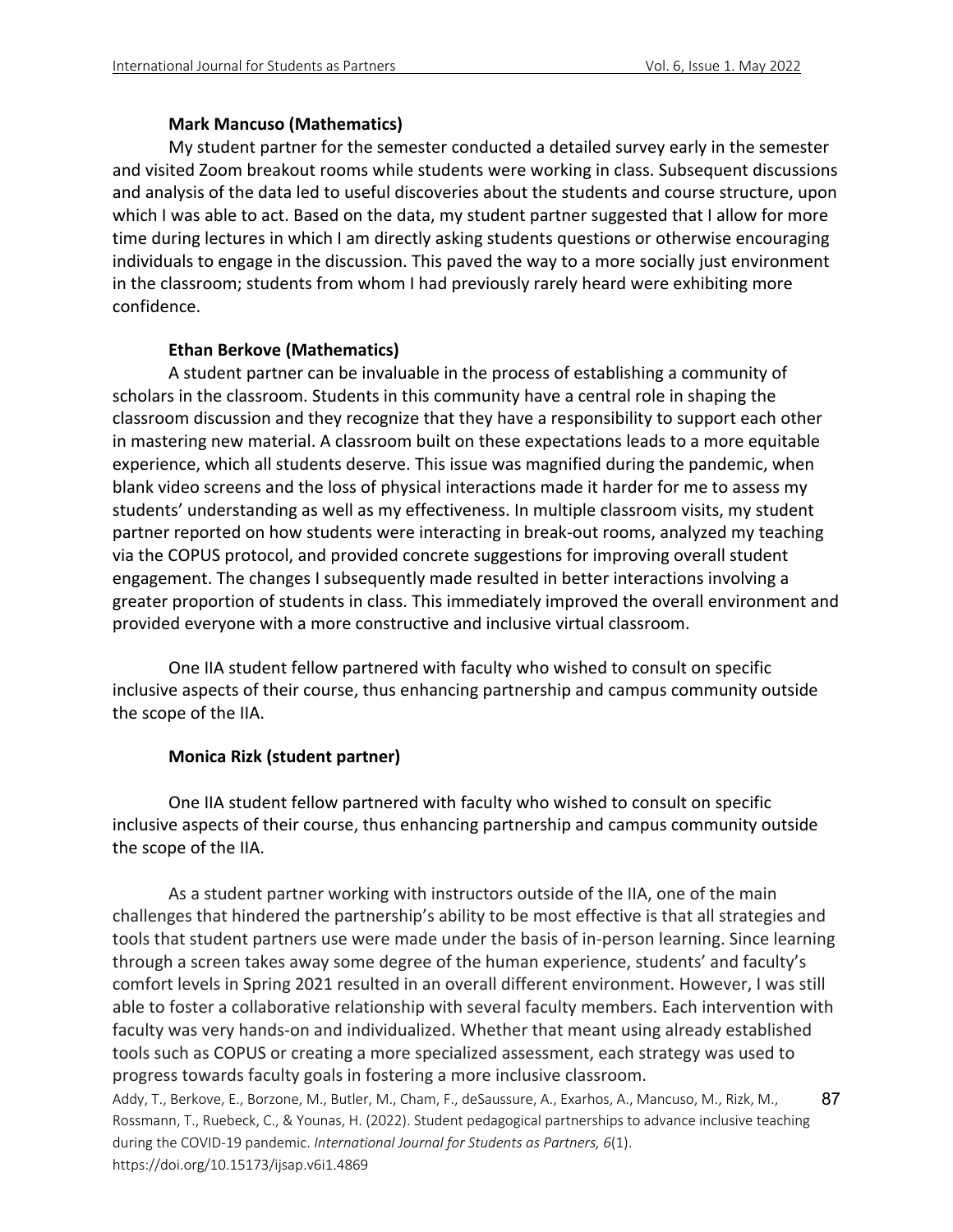#### **CONCLUSION**

The combination of a student pedagogical partnership model with a learning community as exemplified in the IIA saw many successes with regards to faculty members' inclusive and socially just teaching efforts, captured in this case study in the voices of student and faculty partners. Faculty partners exceedingly valued their experiences in the Inclusive Instructors Academy. In particular, faculty reported benefiting from working with a student partner especially during the pandemic, engaging in monthly discussions with faculty colleagues, and enhancing their knowledge of inclusive teaching through the monthly sessions. Similarly, student partners expressed that their input was valued by their faculty partners and that they accomplished the individual goals of the academy.

The partnership model served to reassure and affirm faculty during the ERT period when uncertainty about the pandemic and about teaching via Zoom was elevated. Because of its positive results at Lafayette and potential for fostering inclusive teaching during ERT, we believe that the student pedagogical partnership model can be implemented into faculty learning communities at a variety of institutions to enhance inclusive and socially just teaching both during and after the pandemic. For instance, the IIA can be held in person instead of online, and student partners can follow up with faculty in future semesters to gauge whether their recommendations have continued beyond the partnership. Student partners can also be trained on other pedagogical tools and they can conduct in-person observations. Given the sensitive nature of the topics that can arise, we recommend that discussions are kept confidential. Additionally, while the student partners noted feeling empowered to provide feedback to faculty on their teaching, it is important to remember that there still exists a power differential. Finally, scheduling should be done in advance as busy schedules can negatively impact the smooth running of the IIA. Adaptations are certainly possible within the goals of the institution and each partnership's particular objectives.

# NOTE ON CONTRIBUTOR/S

**Tracie M. Addy** *is the associate dean of teaching & learning and Director of the Center for the Integration of Teaching, Learning, and Scholarship at Lafayette College where she partners with faculty on their teaching efforts and integrates students as partners. She is an expert on inclusive teaching and other learner-centered approaches.*

**Ethan Berkove** *is a professor in the Department of Mathematics at Lafayette College who specializes in algebraic topology. He arrived at Lafayette in 1999 and has taught pure and applied courses at all levels. He enjoys finding new ways to engage all of his students in class.*

**Manuela Borzone** *is a visiting assistant professor of Spanish at Centre College and specializes in 19th and 20th century print culture in Argentina, the global Western, and national identity.*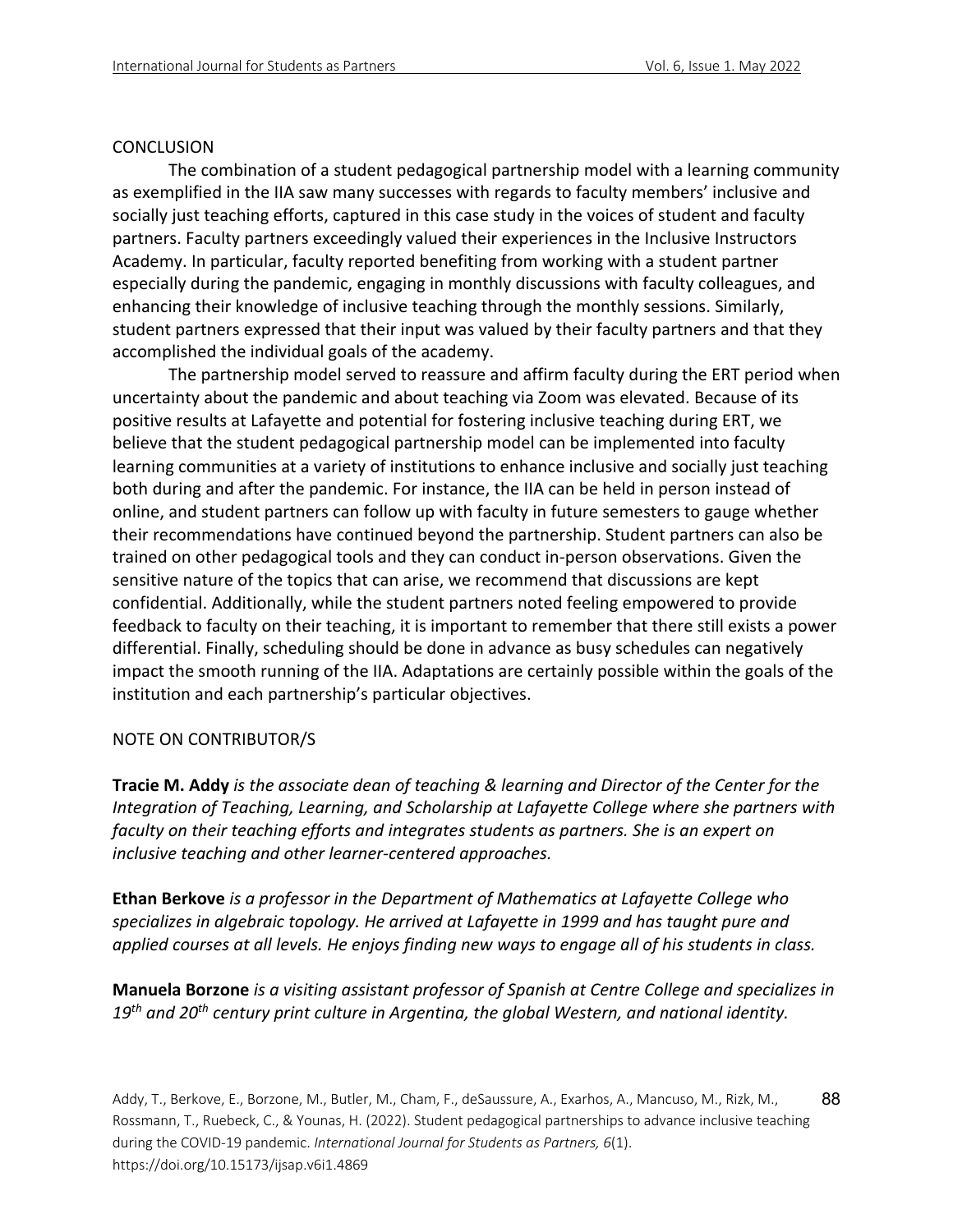**Michael M. Butler** *is an associate professor of biology at Lafayette College and specializes in animal physiology and behavior.*

**Fatimata Cham** *is an undergraduate student at Lafayette College double-majoring in government and law and women and gender studies. She is interested in diversity, equity and inclusion, activism, social justice and building equitable environments for all people.*

**Annie deSaussure** *is an assistant professor of French at Lafayette College who specializes in 20th and 21st century Breton literature and postcolonial francophone studies.*

**Annemarie Exarhos** *is an assistant professor of physics at Lafayette College. Her research is in experimental condensed matter physics and optics, where she studies atom-scale defects with applications in quantum technology.*

**Mark E. Mancuso** *is a visiting professor of mathematics at Lafayette College and specializes in noncommutative function theory, functional analysis, and operator theory.*

**Monica Rizk** *is an undergraduate student at Lafayette College. She is a double major in anthropology/sociology and international affairs with a concentration in the middle East, human Rights, and social Justice.*

**Tobias Rossmann** *is an associate professor of mechanical engineering at Lafayette College and specializes in hypersonic flows, combustion, experimental fluid mechanics, and optical diagnostics.*

**Christopher S. Ruebeck** *is an associate professor in the Department of Economics at Lafayette College, teaching and publishing in the areas of industrial organization, evolutionary game theory, agent-based modeling, and applied empirics. His teaching also includes an emphasis on community-based learning and research while integrating multi-disciplinary approaches.*

**Hamna Younas** *is an undergraduate student at Lafayette College double-majoring in international affairs and women's, gender, and sexuality studies with a minor in religious studies. Upon graduation, she plans on continuing onto higher education administration to implement inclusive practices across different aspects of colleges and universities.*

# REFERENCES

Cook-Sather, A., Addy, T. M., DeVault, A., & Litvitskiy, N. (2021). Where are the students in efforts for inclusive excellence?: Two approaches to positioning students as critical partners for inclusive pedagogical practices. *To Improve the Academy*.